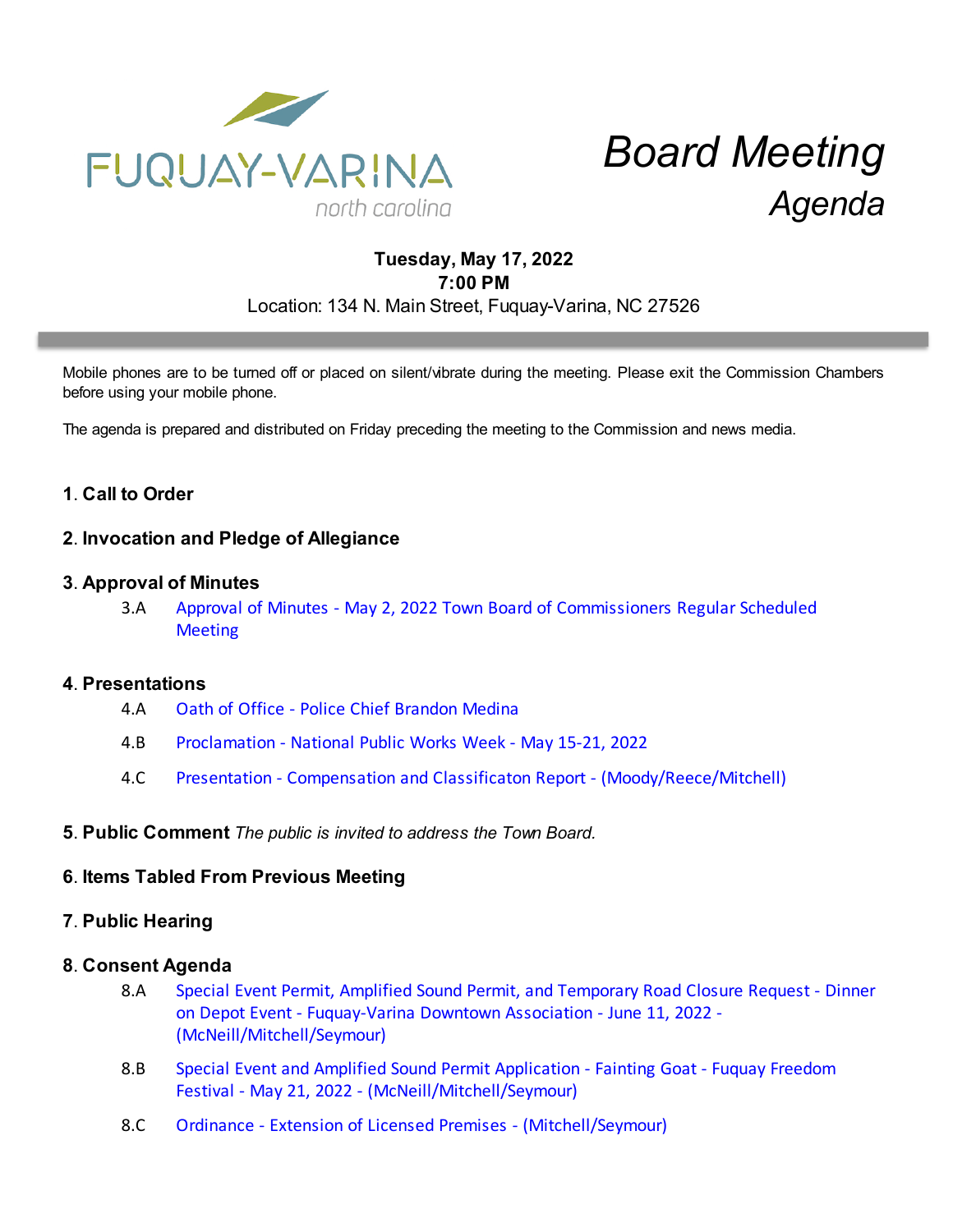- 8.D [Voluntary Annexation Petition Banks Family Farm \(Gray Methven Wakefield Development\)](https://d2kbkoa27fdvtw.cloudfront.net/fuquay-varina/3e3e3ef4fb938d88e2b7bc5449d3f0fb0.pdf) [- 8537 Lake Wheeler Road - Portion of PIN 0689455964 - ANX-2021-08 -](https://d2kbkoa27fdvtw.cloudfront.net/fuquay-varina/3e3e3ef4fb938d88e2b7bc5449d3f0fb0.pdf) [\(Davison/Mitchell/Seymour\)](https://d2kbkoa27fdvtw.cloudfront.net/fuquay-varina/3e3e3ef4fb938d88e2b7bc5449d3f0fb0.pdf)
- 8.E [Voluntary Annexation Petition Jason and Janet Schwarz 1612 S. Main Street- PIN](https://d2kbkoa27fdvtw.cloudfront.net/fuquay-varina/2e3dc64fb653529ff91b1b67776343cb0.pdf) [0655678718 - ANX-2022-08 - \(Davison/Mitchell/Seymour\)](https://d2kbkoa27fdvtw.cloudfront.net/fuquay-varina/2e3dc64fb653529ff91b1b67776343cb0.pdf)
- 8.F [Voluntary Annexation Petition Steve Medlin \(Springvale-Medlin Parcel 1 & 2\) 7110 & 7104](https://d2kbkoa27fdvtw.cloudfront.net/fuquay-varina/b82ce70a78fbaf0282e8fc8636b72ce90.pdf) [Kennebec Road - PIN 0676898568 & 0676993703 - ANX-2020-16 -](https://d2kbkoa27fdvtw.cloudfront.net/fuquay-varina/b82ce70a78fbaf0282e8fc8636b72ce90.pdf) [\(Davison/Mitchell/Seymour\)](https://d2kbkoa27fdvtw.cloudfront.net/fuquay-varina/b82ce70a78fbaf0282e8fc8636b72ce90.pdf)
- 8.G [Royal Creek Payment-in-Lieu Agreement Refund Royal Creek Subdivision -](https://d2kbkoa27fdvtw.cloudfront.net/fuquay-varina/99ae1947e2a54b620f7f5212a9798fff0.pdf) [\(Poling/Mitchell/Seymour\)](https://d2kbkoa27fdvtw.cloudfront.net/fuquay-varina/99ae1947e2a54b620f7f5212a9798fff0.pdf)
- 8.H [Budget Amendment Recognizing Insurance Proceeds Police Department Unit 187 -](https://d2kbkoa27fdvtw.cloudfront.net/fuquay-varina/318c211e47762ef7b8e1905a6d368f570.pdf) [BA-22-33 - \\$1,360.04 - \(Medina/Mitchell\)](https://d2kbkoa27fdvtw.cloudfront.net/fuquay-varina/318c211e47762ef7b8e1905a6d368f570.pdf)
- **9**. **Items Removed From Consent** *This section is reserved for items removed from the consent agenda for separate consideration.*

## **10**. **Administrative Reports**

## **11**. **Other Business**

- 11.A [Manager's Report](https://d2kbkoa27fdvtw.cloudfront.net/fuquay-varina/fe3894f167a9bcbebe6d0803ddf9d5450.pdf)
- 11.B [Financial Quarterly Report 3rd Quarter FY 2022](https://d2kbkoa27fdvtw.cloudfront.net/fuquay-varina/4ff8a603e4c96fcffa4ba8dd5d94aed80.pdf)
- 11.C [Hilltop Needmore Town Park and Preserve Master Plan Community Input Opportunity -](https://d2kbkoa27fdvtw.cloudfront.net/fuquay-varina/51d2c457a3413a1a0d8cc696fdca52ef0.pdf) [Fleming Loop Park - May 21, 2022 - 10:00am - 2:00 pm](https://d2kbkoa27fdvtw.cloudfront.net/fuquay-varina/51d2c457a3413a1a0d8cc696fdca52ef0.pdf)
- 11.D [Hilltop Needmore Town Park and Preserve Master Plan Community Input Opportunity -](https://d2kbkoa27fdvtw.cloudfront.net/fuquay-varina/fbafc901b472cee2928d473ad625550d0.pdf) [Community Center - May 25, 2022 - 6:00 - 8:00 pm](https://d2kbkoa27fdvtw.cloudfront.net/fuquay-varina/fbafc901b472cee2928d473ad625550d0.pdf)
- 11.E [Coffee with a Cop Meridian at Broad Street Market Apartments Tuesday, June 7, 2022 -](https://d2kbkoa27fdvtw.cloudfront.net/fuquay-varina/e31a8abbed6d7ae845b20b6e84a3f4eb0.pdf) [9:00 - 10:30 am](https://d2kbkoa27fdvtw.cloudfront.net/fuquay-varina/e31a8abbed6d7ae845b20b6e84a3f4eb0.pdf)
- 11.F [Hilltop Needmore Town Park and Preserve Master Plan Community Input Opportunity -](https://d2kbkoa27fdvtw.cloudfront.net/fuquay-varina/1acf909cb168298c0366f1d27f5a65c70.pdf) [HNTPP - June 13, 2022 - 4:00 - 6:30 pm](https://d2kbkoa27fdvtw.cloudfront.net/fuquay-varina/1acf909cb168298c0366f1d27f5a65c70.pdf)
- 11.G [Town Code Amendment Town of Fuquay-Varina Land Development Ordinance \(LDO\)](https://d2kbkoa27fdvtw.cloudfront.net/fuquay-varina/7b8956c814680a55953e17d267cd33800.pdf) [Amendment #20 - National Flood Insurance Program \(NFIP\) Updates for Flood Damage](https://d2kbkoa27fdvtw.cloudfront.net/fuquay-varina/7b8956c814680a55953e17d267cd33800.pdf) [Prevention Regulations - CTA-2022-05 - \(FIRST READING\)](https://d2kbkoa27fdvtw.cloudfront.net/fuquay-varina/7b8956c814680a55953e17d267cd33800.pdf)

## **12**. **Town Board Member Comments** *Mayor and Commissioners*

## **13**. **Closed Session**

13.A [Pursuant to N.C.G.S. 143-318.11 \(a\) \(3\) - Attorney Client Privilege and N.C.G.S. 143-318.11 \(a\)](https://d2kbkoa27fdvtw.cloudfront.net/fuquay-varina/94e79d2d6c0a75dbe016843b96acc9310.pdf)